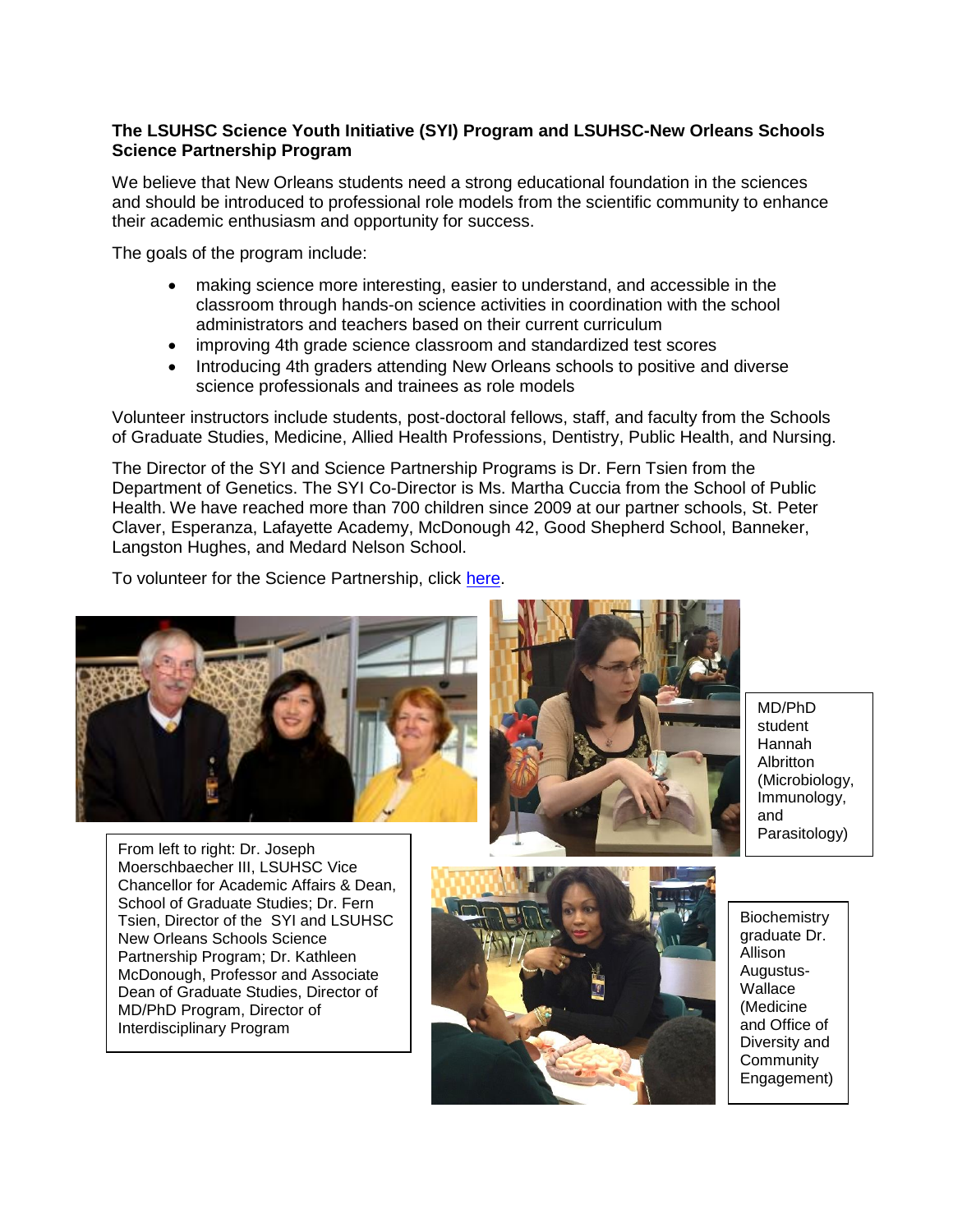

Dr. Fern Tsien (Graduate Studies, Genetics) and Matthew Spence (Public Health, Epidemiology) with students from St. Peter Claver and Esperanza Schools.

## **LSUHSC-New Orleans School Science Partnership Program Field Day**

The year-long program culminates with a field trip to LSUHSC. Laboratory activities included DNA isolation from strawberries; human organ demonstrations including the effects of smoking on the human lungs; and an activity on blood components. Instructors and tour guides included: Darryl Gaudet (Graduate Studies/ Physiology), Jonquil Poret (Graduate Studies/ Physiology), Dr. Danielle Mercer (Genetics), Ayesha Umrigar (Graduate Studies/ Genetics), Kirsten Wood (Graduate Studies/ Genetics), Ciera Singleton (Graduate Studies/ Genetics), Catherin Kim (Graduate Studies/ Biochemistry), Sarah Nelson (Medicine), David Odenheimer (Medicine), Morganne Manuel (Graduate Studies/Cell Biology & Anatomy), Davis Mas (Medicine), Cody Koress (Medicine), Ms. Martha Cuccia (Public Health), Elizabeth Kim (Graduate Studies/ Biochemistry), Hiba Elasaar (Medicine), Kyle Meredith (Graduate Studies/ Pharmacology), Andrew Mullet (Medicine), Dinh-Van Tran (Graduate Studies/Genetics), Dr. Allison Augustus-Wallace (Medicine/Office of Diversity and Community Engagement), Kyle Meredith (Graduate Studies/ Pharmacology), and Ian Denys (Medicine and Graduate Studies/ Pharmacology).



Isolating DNA from strawberries with Graduate students Jonquil Poret (Physiology) and Catherine Kim (Biochemistry).